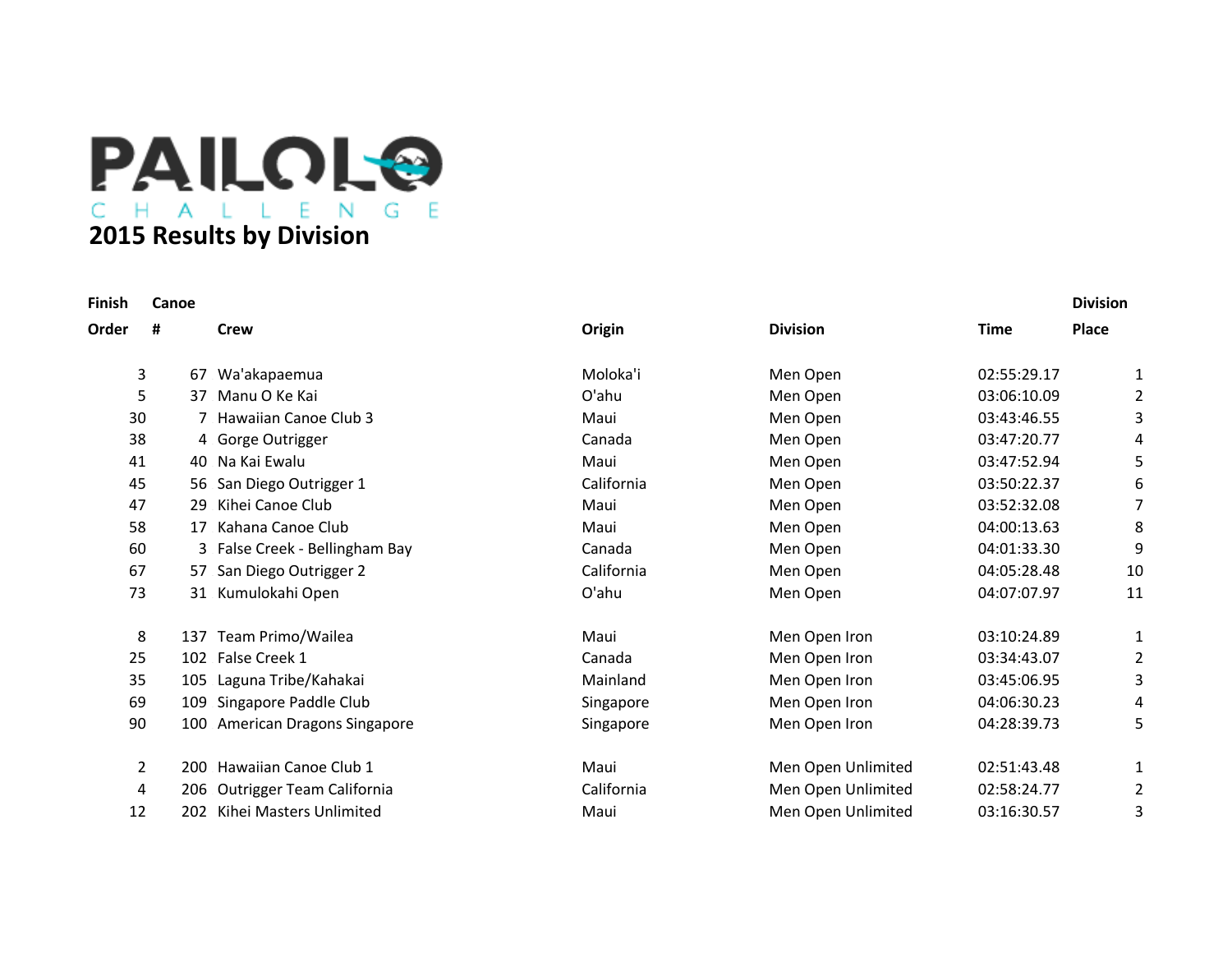| 16 | 208 Santa Barbara Outrigger Canoe Club        | California        | Men Open Unlimited      | 03:21:17.51 | 4              |
|----|-----------------------------------------------|-------------------|-------------------------|-------------|----------------|
|    |                                               |                   |                         |             |                |
| 20 | 203 Lae Ula O Kai - Men                       | Maui              | Men Open Unlimited      | 03:29:19.43 | 5              |
| 23 | 201 Hawaiian Canoe Club 2                     | Maui              | Men Open Unlimited      | 03:33:33.33 | 6              |
| 29 | 211 Kai Opua/Kaupiko Boyz                     | <b>Big Island</b> | Men Open Unlimited      | 03:41:30.74 | 7              |
| 1  | 114 Hui O Mana Ka Pu'uwai                     | Kaua'i            | Men Open Iron Unlimited | 02:50:27.43 | 1              |
| 7  | 82 Namolokama                                 | Kaua'i            | Men Open Iron Unlimited | 03:09:55.03 | $\overline{2}$ |
| 9  | 136 Team FTSF                                 | California        | Men Open Iron Unlimited | 03:10:40.03 | 3              |
| 13 | 134 Puna                                      | <b>Big Island</b> | Men Open Iron Unlimited | 03:17:52.68 | 4              |
| 31 | 115 Keoua Honaunau Canoe Club                 | <b>Big Island</b> | Men Open Iron Unlimited | 03:43:56.17 | 5              |
| 33 | 104 Kieke Ngaru Maori                         | New Zealand       | Men Open Iron Unlimited | 03:44:41.35 | 6              |
| 46 | 116 Manuiwa Outrigger                         | Mainland          | Men Open Iron Unlimited | 03:52:19.65 | 7              |
| 52 | 132 Marina del Rey Outrigger Canoe Club       | California        | Men Open Iron Unlimited | 03:55:01.25 | 8              |
| 19 | 38 MDR Honeybadgers                           | California        | Mixed Open              | 03:42:32.79 | $\mathbf{1}$   |
| 37 | 36 Team Moxie                                 | O'ahu             | Mixed Open              | 04:01:07.29 | $\overline{2}$ |
| 44 | 25 Keaukaha Canoe Club                        | <b>Big Island</b> | Mixed Open              | 04:02:59.33 | 3              |
| 49 | 49 Northshore Renegades                       | Maui              | Mixed Open              | 04:07:39.71 | 4              |
| 55 | 46 New Hope Canoe Club                        | O'ahu             | Mixed Open              | 04:13:24.98 | 5              |
| 62 | 19 Kai Elua Outrigger Canoe Club              | California        | Mixed Open              | 04:16:41.13 | 6              |
| 70 | 26 Keoua Honaunau Canoe Club                  | <b>Big Island</b> | Mixed Open              | 04:20:37.07 | 7              |
| 72 | 41 Na Kai Ewalu                               | Maui              | Mixed Open              | 04:21:03.10 | 8              |
| 83 | 13 Ho'okahi Pu'uwai OCC                       | California        | Mixed Open              | 04:27:05.14 | 9              |
| 11 | 209 Team OnAMish                              | O'ahu             | Mixed Open Unlimited    | 03:29:21.44 | $\mathbf{1}$   |
| 15 | 207 Puna                                      | <b>Big Island</b> | Mixed Open Unlimited    | 03:33:48.03 | $\overline{2}$ |
| 17 | 210 Waikiki Surf Club                         | O'ahu             | Mixed Open Unlimited    | 03:37:04.98 | 3              |
| 53 | 205 Niumalu                                   | Kauai             | Mixed Open Unlimited    | 04:10:23.54 | 4              |
| 18 | 12 Hawaiian Canoe Club White                  | Maui              | Women Open              | 03:40:04.43 | 1              |
| 36 | 15 Hulakai                                    | <b>Big Island</b> | Women Open              | 03:59:20.23 | $\overline{2}$ |
| 39 | 2 Fairway Gorge Paddling Club/Gorge Outrigger | Canada            | Women Open              | 04:01:33.69 | 3              |
| 50 | 5 Hanalei Canoe Club                          | Kaua'i            | Women Open              | 04:07:58.81 | 4              |
|    |                                               |                   |                         |             |                |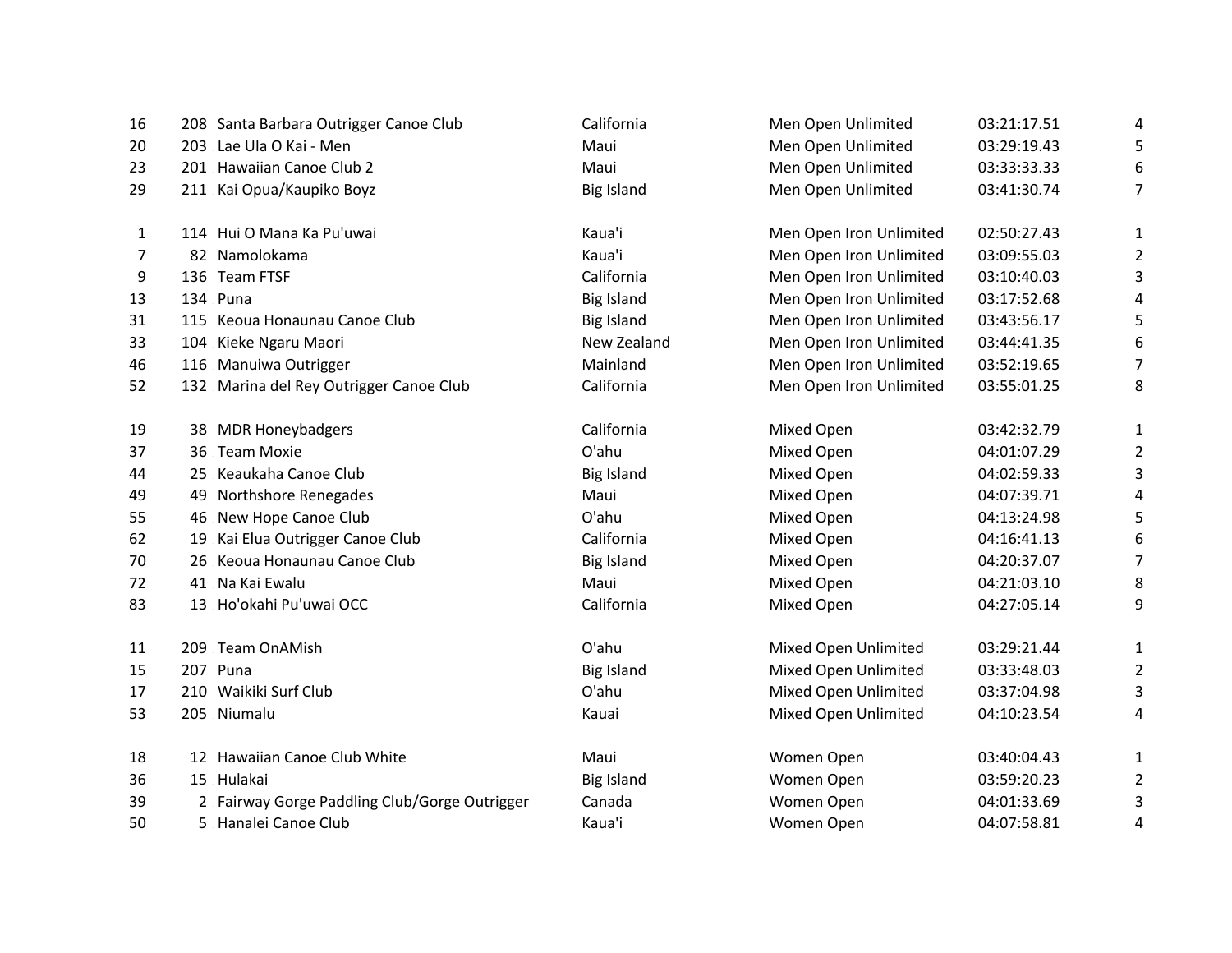| 51 | 59 Team Fluther                   | Australia      | Women Open                            | 04:08:32.78 | 5                |
|----|-----------------------------------|----------------|---------------------------------------|-------------|------------------|
| 54 | 18 Kahana Canoe Club              | Maui           | Women Open                            | 04:13:14.68 | 6                |
| 59 | 52 Pacific Dragons                | Australia      | Women Open                            | 04:14:17.75 | $\overline{7}$   |
| 63 | 33 Lae Ula O Kai - Red            | Maui           | Women Open                            | 04:16:47.05 | 8                |
| 68 | 11 Hawaiian Canoe Club Blue       | Maui           | Women Open                            | 04:19:33.85 | $\boldsymbol{9}$ |
| 71 | 43 Napili Canoe Club              | Maui           | Women Open                            | 04:20:44.88 | 10               |
| 74 | 62 Team Ray                       | O'ahu          | Women Open                            | 04:21:31.48 | 11               |
| 75 | 14 Hui Nalu                       | O'ahu          | Women Open                            | 04:22:04.29 | 12               |
| 78 | 42 Na Kai Ewalu                   | Maui           | Women Open                            | 04:24:49.18 | 13               |
| 80 | 35 Le Malu O Le Vasa              | American Samoa | Women Open                            | 04:25:16.07 | 14               |
| 81 | 47 Newport Aquatic Center         | California     | Women Open                            | 04:26:34.90 | 15               |
| 82 | 61 Team Hoaloha                   | Mainland       | Women Open                            | 04:26:39.43 | 16               |
| 92 | 27 Kihei Canoe Club               | Maui           | Women Open                            | 04:48:20.67 | 17               |
| 93 | 58 San Diego Outrigger Canoe Club | California     | Women Open                            | 04:54:21.68 | 18               |
| 95 | 34 Lae Ula O Kai - Green          | Maui           | Women Open                            | 05:02:00.58 | 19               |
| 86 | 110 Singapore Paddle Club         | Singapore      | Women Open Iron                       | 04:56:26.70 | 1                |
| 94 | 101 Autumn Rose                   | Washington     | Women Open Iron                       | 05:15:48.36 | $\overline{2}$   |
| 97 | 111 Singapore Paddle Club         | Singapore      | Women Open Iron                       | 05:22:32.57 | 3                |
| 42 | 135 Pure Ocean Connection (HKOCC) | Hong Kong      | Women Open Iron Unlimited 04:22:33.23 |             | 1                |
| 34 | 30 Kumulokahi 40s                 | O'ahu          | Men $40+$                             | 03:44:55.63 | 1                |
| 85 | 22 Kamamalahoe                    | O'ahu          | Men $40+$                             | 04:20:25.93 | $\overline{2}$   |
| 77 | 112 Singapore Paddle Club         | Singapore      | Men 40+ Iron                          | 04:10:24.55 | $\mathbf{1}$     |
| 84 | 108 Pacific Reach Paddling Club   | Canada         | Men 40+ Iron                          | 04:17:54.93 | $\overline{2}$   |
| 91 | 103 Singapore Paddle Club         | Singapore      | Men 40+ Iron                          | 04:33:14.36 | 3                |
| 87 | 44 New Hope Canoe Club            | O'ahu          | Mixed 40+                             | 04:38:07.87 | 1                |
| 22 | 21 Kailua Canoe Club 40 Masters   | O'ahu          | Women 40+                             | 03:47:13.54 | 1                |
| 27 | 55 Revolusun                      | O'ahu          | Women 40+                             | 03:53:40.57 | 2                |
|    |                                   |                |                                       |             |                  |